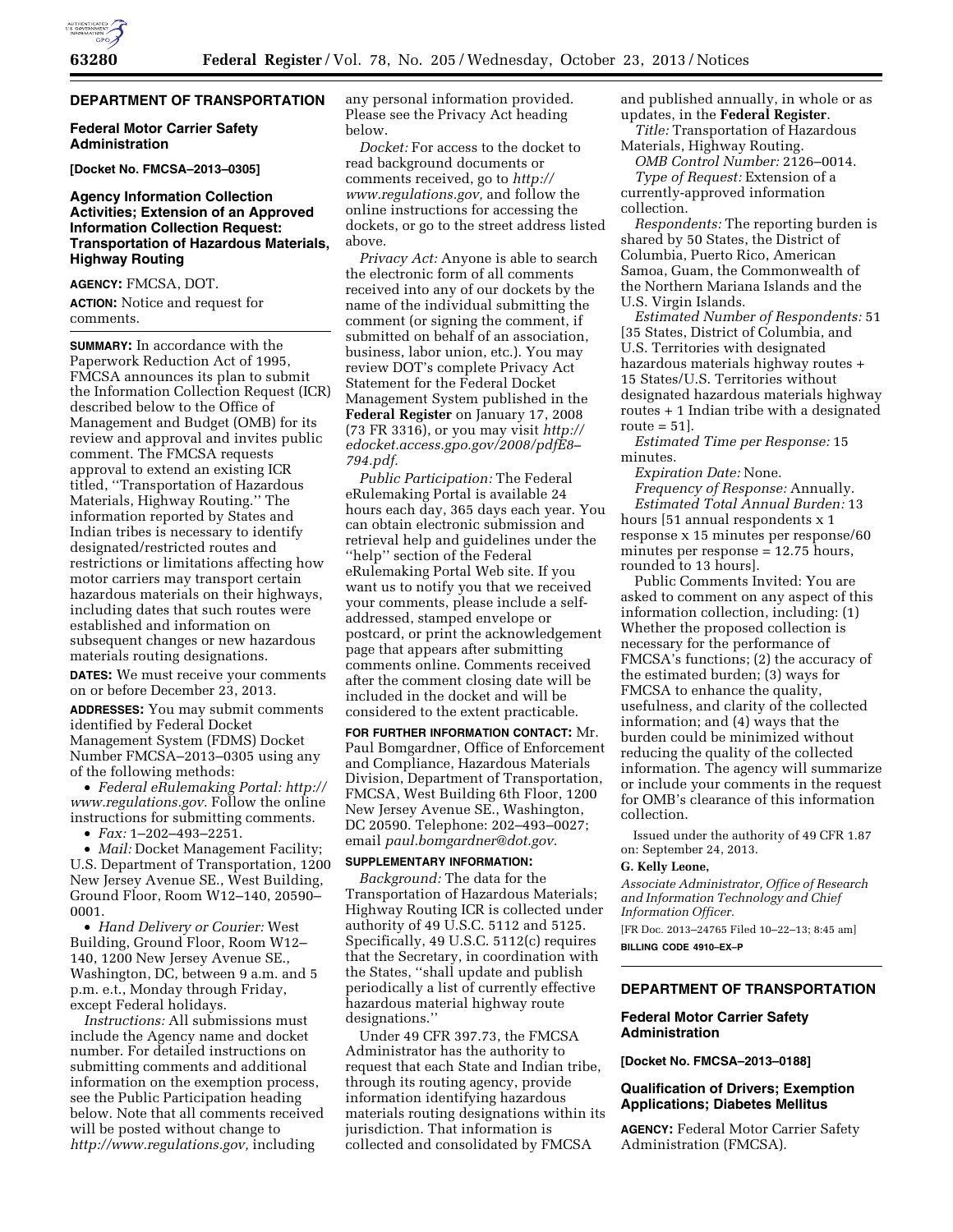**ACTION:** Notice of applications for exemptions request for comments.

**SUMMARY:** FMCSA announces receipt of applications from 29 individuals for exemptions from the prohibition against persons with insulin-treated diabetes mellitus (ITDM) operating commercial motor vehicles (CMVs) in interstate commerce. If granted, the exemptions would enable these individuals with ITDM to operate CMVs in interstate commerce.

**DATES:** Comments must be received on or before November 22, 2013.

**ADDRESSES:** You may submit comments bearing the Federal Docket Management System (FDMS) Docket No. FMCSA– 2013–0188 using any of the following methods:

• *Federal eRulemaking Portal:* Go to *[http://www.regulations.gov.](http://www.regulations.gov)* Follow the on-line instructions for submitting comments.

• *Mail:* Docket Management Facility; U.S. Department of Transportation, 1200 New Jersey Avenue SE., West Building Ground Floor, Room W12–140, Washington, DC 20590–0001.

• *Hand Delivery:* West Building Ground Floor, Room W12–140, 1200 New Jersey Avenue SE., Washington, DC, between 9 a.m. and 5 p.m., Monday through Friday, except Federal Holidays.

• *Fax:* 1–202–493–2251.

*Instructions:* Each submission must include the Agency name and the docket numbers for this notice. Note that all comments received will be posted without change to *[http://](http://www.regulations.gov) [www.regulations.gov,](http://www.regulations.gov)* including any personal information provided. Please see the Privacy Act heading below for further information.

*Docket:* For access to the docket to read background documents or comments, go to *[http://](http://www.regulations.gov) [www.regulations.gov](http://www.regulations.gov)* at any time or Room W12–140 on the ground level of the West Building, 1200 New Jersey Avenue SE., Washington, DC, between 9 a.m. and 5 p.m., Monday through Friday, except Federal holidays. The Federal Docket Management System (FDMS) is available 24 hours each day, 365 days each year. If you want acknowledgment that we received your comments, please include a selfaddressed, stamped envelope or postcard or print the acknowledgement page that appears after submitting comments on-line.

*Privacy Act:* Anyone may search the electronic form of all comments received into any of our dockets by the name of the individual submitting the comment (or of the person signing the

comment, if submitted on behalf of an association, business, labor union, etc.). You may review DOT's Privacy Act Statement for the Federal Docket Management System (FDMS) published in the **Federal Register** on January 17, 2008 (73 FR 3316).

## **FOR FURTHER INFORMATION CONTACT:**

Elaine M. Papp, Chief, Medical Programs Division, (202) 366–4001, *[fmcsamedical@dot.gov,](mailto:fmcsamedical@dot.gov)* FMCSA, Department of Transportation, 1200 New Jersey Avenue SE., Room W64– 224, Washington, DC 20590–0001. Office hours are from 8:30 a.m. to 5 p.m., Monday through Friday, except Federal holidays.

#### **SUPPLEMENTARY INFORMATION:**

### **Background**

Under 49 U.S.C. 31136(e) and 31315, FMCSA may grant an exemption from the Federal Motor Carrier Safety Regulations for a 2-year period if it finds ''such exemption would likely achieve a level of safety that is equivalent to or greater than the level that would be achieved absent such exemption.'' The statute also allows the Agency to renew exemptions at the end of the 2-year period. The 29 individuals listed in this notice have recently requested such an exemption from the diabetes prohibition in 49 CFR 391.41(b)(3), which applies to drivers of CMVs in interstate commerce. Accordingly, the Agency will evaluate the qualifications of each applicant to determine whether granting the exemption will achieve the required level of safety mandated by statute.

#### **Qualifications of Applicants**

#### *Toni Benfield*

Ms. Benfield, 40, has had ITDM since 2013. Her endocrinologist examined her in 2013 and certified that she has had no severe hypoglycemic reactions resulting in loss of consciousness, requiring the assistance of another person, or resulting in impaired cognitive function that occurred without warning in the past 12 months and no recurrent (2 or more) severe hypoglycemic episodes in the last 5 years. Her endocrinologist certifies that Ms. Benfield understands diabetes management and monitoring has stable control of her diabetes using insulin, and is able to drive a CMV safely. Ms. Benfield meets the requirements of the vision standard at 49 CFR 391.41(b)(10). Her optometrist examined her in 2013 and certified that she does not have diabetic retinopathy. She holds a Class B CDL from South Carolina.

#### *Delbert L. Bennett, Jr.*

Mr. Bennett, 64, has had ITDM since 2011. His endocrinologist examined him in 2013 and certified that he has had no severe hypoglycemic reactions resulting in loss of consciousness, requiring the assistance of another person, or resulting in impaired cognitive function that occurred without warning in the past 12 months and no recurrent (2 or more) severe hypoglycemic episodes in the last 5 years. His endocrinologist certifies that Mr. Bennett understands diabetes management and monitoring, has stable control of his diabetes using insulin, and is able to drive a CMV safely. Mr. Bennett meets the requirements of the vision standard at 49 CFR 391.41(b)(10). His optometrist examined him in 2013 and certified that he does not have diabetic retinopathy. He holds a Class B CDL from Idaho.

### *Daniel A. Bryan*

Mr. Bryan, 45, has had ITDM since 2013. His endocrinologist examined him in 2013 and certified that he has had no severe hypoglycemic reactions resulting in loss of consciousness, requiring the assistance of another person, or resulting in impaired cognitive function that occurred without warning in the past 12 months and no recurrent (2 or more) severe hypoglycemic episodes in the last 5 years. His endocrinologist certifies that Mr. Bryan understands diabetes management and monitoring, has stable control of his diabetes using insulin, and is able to drive a CMV safely. Mr. Bryan meets the requirements of the vision standard at 49 CFR 391.41(b)(10). His optometrist examined him in 2013 and certified that he does not have diabetic retinopathy. He holds a Class A CDL from Pennsylvania.

#### *Stephen A. Cronin*

Mr. Cronin, 46, has had ITDM since 1986. His endocrinologist examined him in 2013 and certified that he has had no severe hypoglycemic reactions resulting in loss of consciousness, requiring the assistance of another person, or resulting in impaired cognitive function that occurred without warning in the past 12 months and no recurrent (2 or more) severe hypoglycemic episodes in the last 5 years. His endocrinologist certifies that Mr. Cronin understands diabetes management and monitoring, has stable control of his diabetes using insulin, and is able to drive a CMV safely. Mr. Cronin meets the vision requirements of 49 CFR 391.41(b)(10). His optometrist examined him in 2013 and certified that he does not have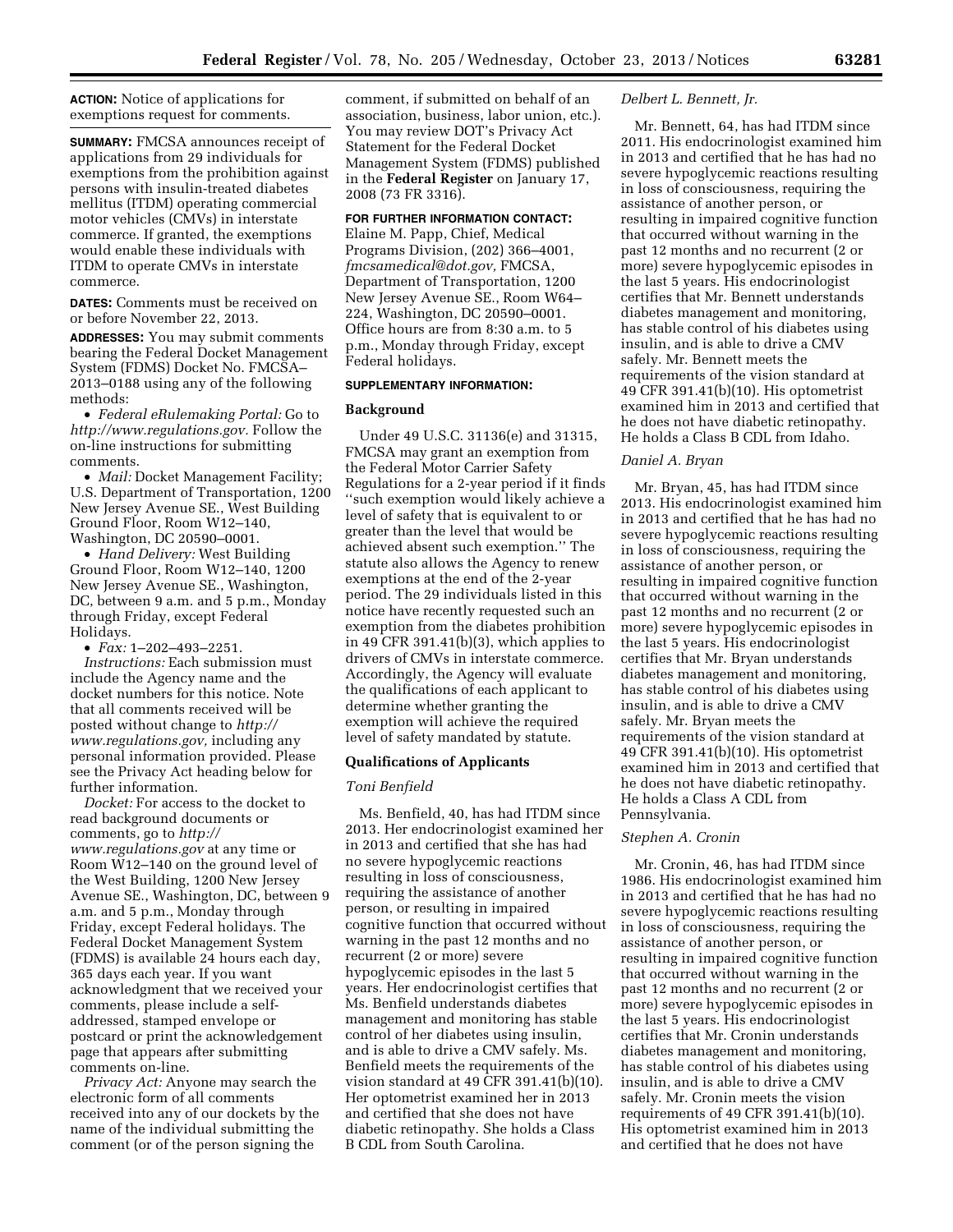diabetic retinopathy. He holds a Class E operator's license from Florida.

## *Paul J. Dent*

Mr. Dent, 50, has had ITDM since 2013. His endocrinologist examined him in 2013 and certified that he has had no severe hypoglycemic reactions resulting in loss of consciousness, requiring the assistance of another person, or resulting in impaired cognitive function that occurred without warning in the past 12 months and no recurrent (2 or more) severe hypoglycemic episodes in the last 5 years. His endocrinologist certifies that Mr. Dent understands diabetes management and monitoring, has stable control of his diabetes using insulin, and is able to drive a CMV safely. Mr. Dent meets the vision requirements of 49 CFR 391.41(b)(10). His optometrist examined him in 2013 and certified that he does not have diabetic retinopathy. He holds a Class A CDL from Iowa.

### *Lee E. Emery*

Mr. Emery, 59, has had ITDM since 2009. His endocrinologist examined him in 2013 and certified that he has had no severe hypoglycemic reactions resulting in loss of consciousness, requiring the assistance of another person, or resulting in impaired cognitive function that occurred without warning in the past 12 months and no recurrent (2 or more) severe hypoglycemic episodes in the last 5 years. His endocrinologist certifies that Mr. Emery understands diabetes management and monitoring, has stable control of his diabetes using insulin, and is able to drive a CMV safely. Mr. Emery meets the vision requirements of 49 CFR 391.41(b)(10). His optometrist examined him in 2013 and certified that he does not have diabetic retinopathy. He holds a Class A CDL from Maine.

## *Marshall H. Evans*

Mr. Evans, 58, has had ITDM since 2007. His endocrinologist examined him in 2013 and certified that he has had no severe hypoglycemic reactions resulting in loss of consciousness, requiring the assistance of another person, or resulting in impaired cognitive function that occurred without warning in the past 12 months and no recurrent (2 or more) severe hypoglycemic episodes in the last 5 years. His endocrinologist certifies that Mr. Evans understands diabetes management and monitoring, has stable control of his diabetes using insulin, and is able to drive a CMV safely. Mr. Evans meets the vision requirements of 49 CFR 391.41(b)(10). His optometrist examined him in 2013 and certified that he does not have

diabetic retinopathy. He holds a Class A CDL from Illinois.

#### *Joseph M. Fiorelli*

Mr. Fiorelli, 60, has had ITDM since 2013. His endocrinologist examined him in 2013 and certified that he has had no severe hypoglycemic reactions resulting in loss of consciousness, requiring the assistance of another person, or resulting in impaired cognitive function that occurred without warning in the past 12 months and no recurrent (2 or more) severe hypoglycemic episodes in the last 5 years. His endocrinologist certifies that Mr. Fiorelli understands diabetes management and monitoring, has stable control of his diabetes using insulin, and is able to drive a CMV safely. Mr. Fiorelli meets the vision requirements of 49 CFR 391.41(b)(10). His optometrist examined him in 2013 and certified that he does not have diabetic retinopathy. He holds a Class C operator's license from Pennsylvania.

#### *David W. Foster*

Mr. Foster, 31, has had ITDM since 2012. His endocrinologist examined him in 2013 and certified that he has had no severe hypoglycemic reactions resulting in loss of consciousness, requiring the assistance of another person, or resulting in impaired cognitive function that occurred without warning in the past 12 months and no recurrent (2 or more) severe hypoglycemic episodes in the last 5 years. His endocrinologist certifies that Mr. Foster understands diabetes management and monitoring, has stable control of his diabetes using insulin, and is able to drive a CMV safely. Mr. Foster meets the requirements of the vision standard at 49 CFR 391.41(b)(10). His optometrist examined him in 2013 and certified that he does not have diabetic retinopathy. He holds a Class A CDL from Tennessee.

## *Francis M. Garlach, III*

Mr. Garlach, 61, has had ITDM since 2003. His endocrinologist examined him in 2013 and certified that he has had no severe hypoglycemic reactions resulting in loss of consciousness, requiring the assistance of another person, or resulting in impaired cognitive function that occurred without warning in the past 12 months and no recurrent (2 or more) severe hypoglycemic episodes in the last 5 years. His endocrinologist certifies that Mr. Garlach understands diabetes management and monitoring, has stable control of his diabetes using insulin, and is able to drive a CMV safely. Mr. Garlach meets the vision requirements of 49 CFR 391.41(b)(10). His optometrist examined him in 2013 and certified that he does not have

diabetic retinopathy. He holds a Class A CDL from Pennsylvania.

#### *Darren L. Graham*

Mr. Graham, 43, has had ITDM since 1997. His endocrinologist examined him in 2013 and certified that he has had no severe hypoglycemic reactions resulting in loss of consciousness, requiring the assistance of another person, or resulting in impaired cognitive function that occurred without warning in the past 12 months and no recurrent (2 or more) severe hypoglycemic episodes in the last 5 years. His endocrinologist certifies that Mr. Graham understands diabetes management and monitoring, has stable control of his diabetes using insulin, and is able to drive a CMV safely. Mr. Graham meets the vision requirements of 49 CFR 391.41(b)(10). His ophthalmologist examined him in 2013 and certified that he does not have diabetic retinopathy. He holds a Class C operator's license from Texas.

### *James M. Harvey*

Mr. Harvey, 24, has had ITDM since 2001. His endocrinologist examined him in 2013 and certified that he has had no severe hypoglycemic reactions resulting in loss of consciousness, requiring the assistance of another person, or resulting in impaired cognitive function that occurred without warning in the past 12 months and no recurrent (2 or more) severe hypoglycemic episodes in the last 5 years. His endocrinologist certifies that Mr. Harvey understands diabetes management and monitoring, has stable control of his diabetes using insulin, and is able to drive a CMV safely. Mr. Harvey meets the vision requirements of 49 CFR 391.41(b)(10). His optometrist examined him in 2013 and certified that he does not have diabetic retinopathy. He holds a Class D operator's license from Ohio.

## *Jerry D. Joseph*

Mr. Joseph, 63, has had ITDM since 2013. His endocrinologist examined him in 2013 and certified that he has had no severe hypoglycemic reactions resulting in loss of consciousness, requiring the assistance of another person, or resulting in impaired cognitive function that occurred without warning in the past 12 months and no recurrent (2 or more) severe hypoglycemic episodes in the last 5 years. His endocrinologist certifies that Mr. Joseph understands diabetes management and monitoring, has stable control of his diabetes using insulin, and is able to drive a CMV safely. Mr. Joseph meets the requirements of the vision standard at 49 CFR 391.41(b)(10). His optometrist examined him in 2013 and certified that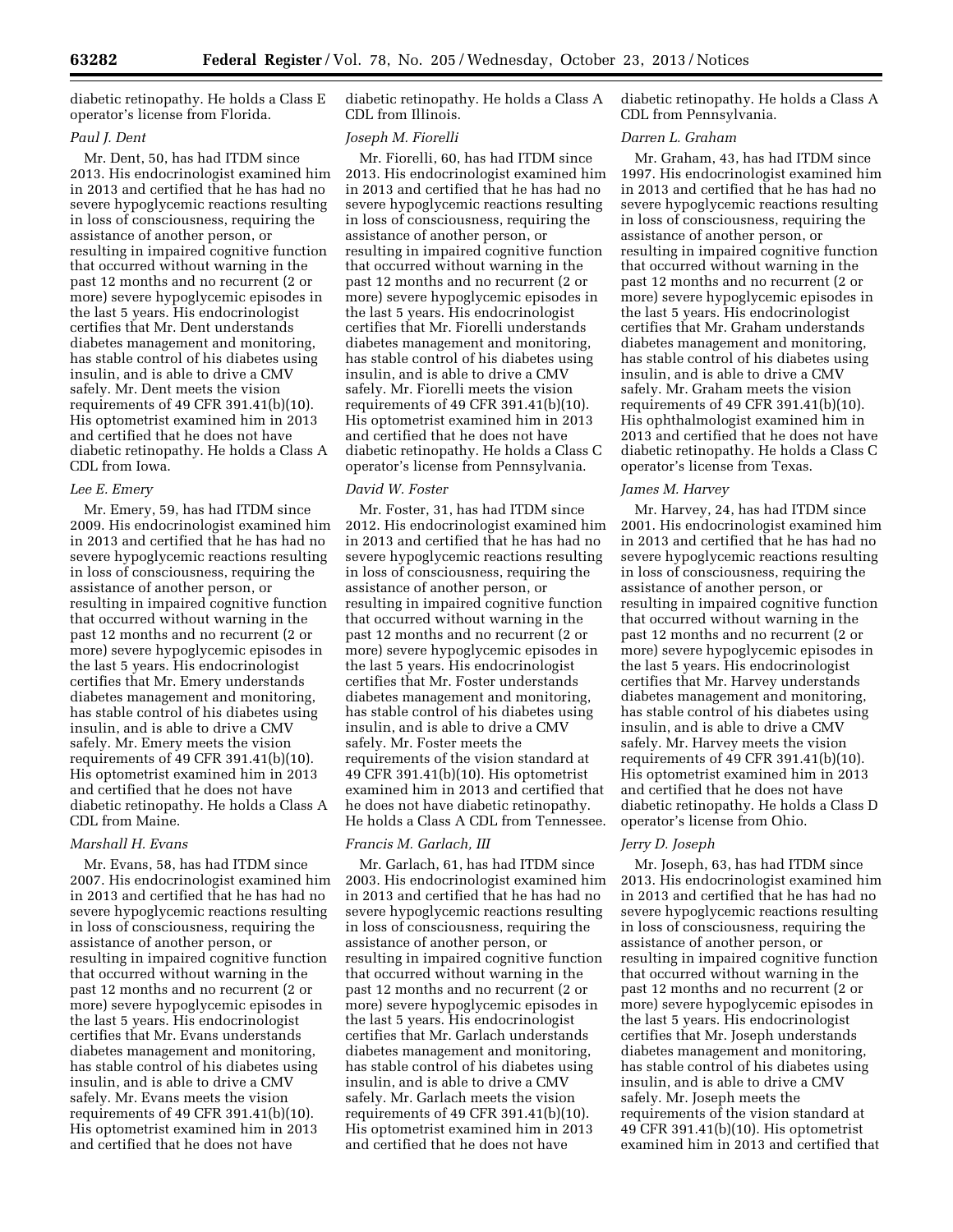he does not have diabetic retinopathy. He holds a Class A CDL from Ohio.

# *Neal S. Kassebaum*

Mr. Kassebaum, 65, has had ITDM since 2013. His endocrinologist examined him in 2013 and certified that he has had no severe hypoglycemic reactions resulting in loss of consciousness, requiring the assistance of another person, or resulting in impaired cognitive function that occurred without warning in the past 12 months and no recurrent (2 or more) severe hypoglycemic episodes in the last 5 years. His endocrinologist certifies that Mr. Kassebaum understands diabetes management and monitoring, has stable control of his diabetes using insulin, and is able to drive a CMV safely. Mr. Kassebaum meets the requirements of the vision standard at 49 CFR 391.41(b)(10). His ophthalmologist examined him in 2013 and certified that he does not have diabetic retinopathy. He holds a Class B CDL from Tennessee.

### *Kevin E. Kneff*

Mr. Kneff, 48, has had ITDM since 1997. His endocrinologist examined him in 2013 and certified that he has had no severe hypoglycemic reactions resulting in loss of consciousness, requiring the assistance of another person, or resulting in impaired cognitive function that occurred without warning in the past 12 months and no recurrent (2 or more) severe hypoglycemic episodes in the last 5 years. His endocrinologist certifies that Mr. Kneff understands diabetes management and monitoring, has stable control of his diabetes using insulin, and is able to drive a CMV safely. Mr. Kneff meets the vision requirements of 49 CFR 391.41(b)(10). His optometrist examined him in 2013 and certified that he does not have diabetic retinopathy. He holds a Class A CDL from Missouri.

### *Ronald Mooney*

Mr. Mooney, 54, has had ITDM since 2009. His endocrinologist examined him in 2013 and certified that he has had no severe hypoglycemic reactions resulting in loss of consciousness, requiring the assistance of another person, or resulting in impaired cognitive function that occurred without warning in the past 12 months and no recurrent (2 or more) severe hypoglycemic episodes in the last 5 years. His endocrinologist certifies that Mr. Mooney understands diabetes management and monitoring, has stable control of his diabetes using insulin, and is able to drive a CMV safely. Mr. Mooney meets the vision requirements of 49 CFR 391.41(b)(10).

His optometrist examined him in 2013 and certified that he does not have diabetic retinopathy. He holds a Class A CDL from Oregon.

#### *Martin J. Mostyn*

Mr. Mostyn, 46, has had ITDM since 2013. His endocrinologist examined him in 2013 and certified that he has had no severe hypoglycemic reactions resulting in loss of consciousness, requiring the assistance of another person, or resulting in impaired cognitive function that occurred without warning in the past 12 months and no recurrent (2 or more) severe hypoglycemic episodes in the last 5 years. His endocrinologist certifies that Mr. Mostyn understands diabetes management and monitoring, has stable control of his diabetes using insulin, and is able to drive a CMV safely. Mr. Mostyn meets the requirements of the vision standard at 49 CFR 391.41(b)(10). His ophthalmologist examined him in 2013 and certified that he does not have diabetic retinopathy. He holds a Class D operator's license from Ohio.

## *Floyd P. Murray, Jr.*

Mr. Murray, 38, has had ITDM since 2011. His endocrinologist examined him in 2013 and certified that he has had no severe hypoglycemic reactions resulting in loss of consciousness, requiring the assistance of another person, or resulting in impaired cognitive function that occurred without warning in the past 12 months and no recurrent (2 or more) severe hypoglycemic episodes in the last 5 years. His endocrinologist certifies that Mr. Murray understands diabetes management and monitoring, has stable control of his diabetes using insulin, and is able to drive a CMV safely. Mr. Murray meets the vision requirements of 49 CFR 391.41(b)(10). His optometrist examined him in 2013 and certified that he does not have diabetic retinopathy. He holds a Class A CDL from Utah.

## *Cameron J. Ohl*

Mr. Ohl, 26, has had ITDM since 1994. His endocrinologist examined him in 2013 and certified that he has had no severe hypoglycemic reactions resulting in loss of consciousness, requiring the assistance of another person, or resulting in impaired cognitive function that occurred without warning in the past 12 months and no recurrent (2 or more) severe hypoglycemic episodes in the last 5 years. His endocrinologist certifies that Mr. Ohl understands diabetes management and monitoring, has stable control of his diabetes using insulin, and is able to drive a CMV safely. Mr. Ohl meets the requirements

of the vision standard at 49 CFR 391.41(b)(10). His optometrist examined him in 2013 and certified that he does not have diabetic retinopathy. He holds a Class A CDL from North Carolina.

#### *Mark A. Pille*

Mr. Pille, 31, has had ITDM since 2013. His endocrinologist examined him in 2013 and certified that he has had no severe hypoglycemic reactions resulting in loss of consciousness, requiring the assistance of another person, or resulting in impaired cognitive function that occurred without warning in the past 12 months and no recurrent (2 or more) severe hypoglycemic episodes in the last 5 years. His endocrinologist certifies that Mr. Pille understands diabetes management and monitoring, has stable control of his diabetes using insulin, and is able to drive a CMV safely. Mr. Pille meets the vision requirements of 49 CFR 391.41(b)(10). His optometrist examined him in 2013 and certified that he does not have diabetic retinopathy. He holds a Class A CDL from Iowa.

## *Glen E. Pozernick*

Mr. Pozernick, 56, has had ITDM since 2012. His endocrinologist examined him in 2013 and certified that he has had no severe hypoglycemic reactions resulting in loss of consciousness, requiring the assistance of another person, or resulting in impaired cognitive function that occurred without warning in the past 12 months and no recurrent (2 or more) severe hypoglycemic episodes in the last 5 years. His endocrinologist certifies that Mr. Pozernick understands diabetes management and monitoring, has stable control of his diabetes using insulin, and is able to drive a CMV safely. Mr. Pozernick meets the vision requirements of 49 CFR 391.41(b)(10). His optometrist examined him in 2013 and certified that he does not have diabetic retinopathy. He holds a Class A CDL from Idaho.

#### *Jody R. Prause*

Mr. Prause, 47, has had ITDM since 2008. His endocrinologist examined him in 2013 and certified that he has had no severe hypoglycemic reactions resulting in loss of consciousness, requiring the assistance of another person, or resulting in impaired cognitive function that occurred without warning in the past 12 months and no recurrent (2 or more) severe hypoglycemic episodes in the last 5 years. His endocrinologist certifies that Mr. Prause understands diabetes management and monitoring, has stable control of his diabetes using insulin, and is able to drive a CMV safely. Mr. Prause meets the vision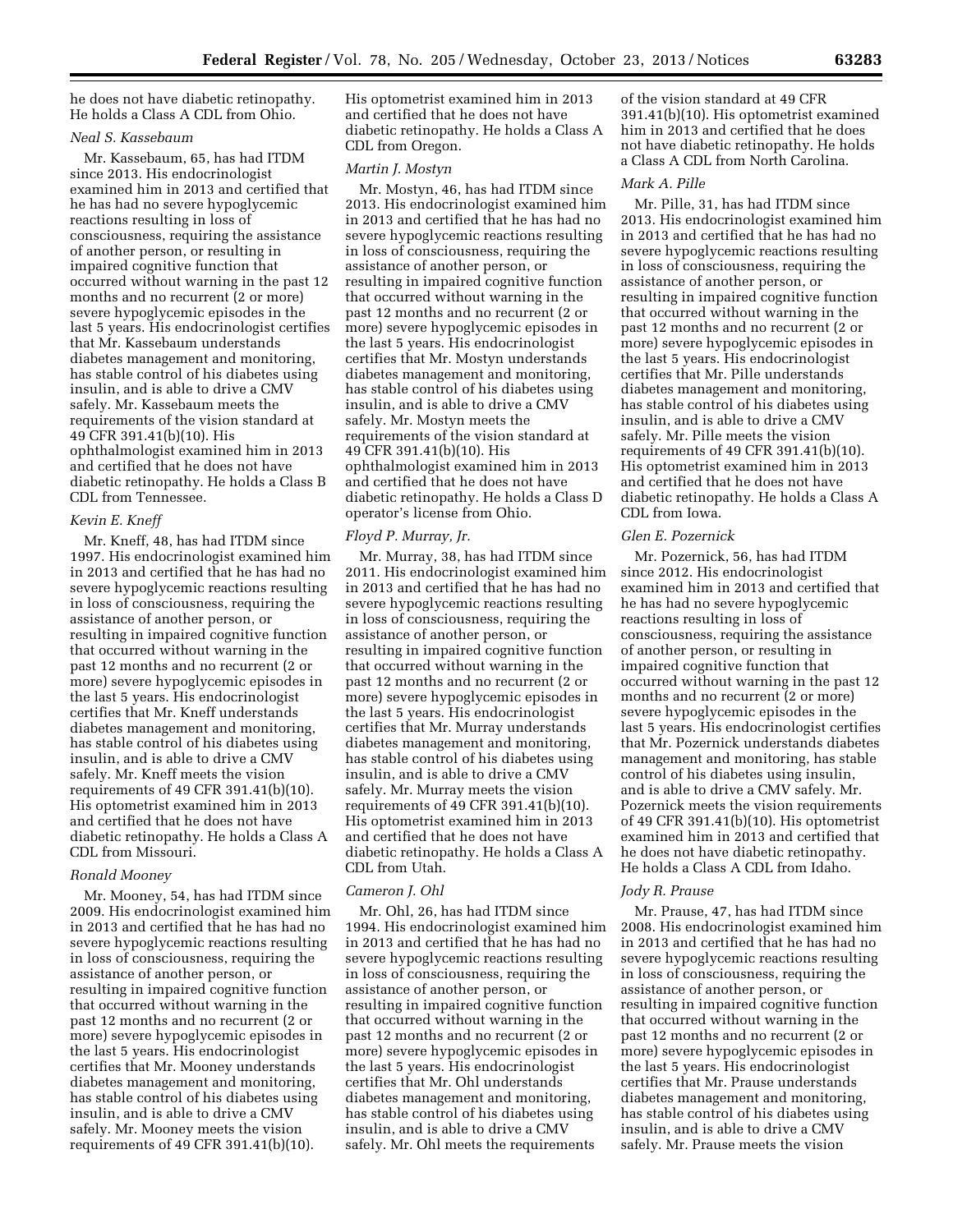requirements of 49 CFR 391.41(b)(10). His ophthalmologist examined him in 2013 and certified that he does not have diabetic retinopathy. He holds a Class E CDL from Michigan.

#### *Andrew Quaglia*

Mr. Quaglia, 23, has had ITDM since 1993. His endocrinologist examined him in 2013 and certified that he has had no severe hypoglycemic reactions resulting in loss of consciousness, requiring the assistance of another person, or resulting in impaired cognitive function that occurred without warning in the past 12 months and no recurrent (2 or more) severe hypoglycemic episodes in the last 5 years. His endocrinologist certifies that Mr. Quaglia understands diabetes management and monitoring, has stable control of his diabetes using insulin, and is able to drive a CMV safely. Mr. Quaglia meets the vision requirements of 49 CFR 391.41(b)(10). His ophthalmologist examined him in 2013 and certified that he has stable nonproliferative diabetic retinopathy. He holds a Class D operator's license from New York.

#### *Gilbert Rios*

Mr. Rios, 64, has had ITDM since 2013. His endocrinologist examined him in 2013 and certified that he has had no severe hypoglycemic reactions resulting in loss of consciousness, requiring the assistance of another person, or resulting in impaired cognitive function that occurred without warning in the past 12 months and no recurrent (2 or more) severe hypoglycemic episodes in the last 5 years. His endocrinologist certifies that Mr. Rios understands diabetes management and monitoring, has stable control of his diabetes using insulin, and is able to drive a CMV safely. Mr. Rios meets the vision requirements of 49 CFR 391.41(b)(10). His ophthalmologist examined him in 2013 and certified that he does not have diabetic retinopathy. He holds a Class A CDL from Ohio.

## *Joseph F. Schafer, Jr.*

Mr. Schafer, 43, has had ITDM since 1999. His endocrinologist examined him in 2013 and certified that he has had no severe hypoglycemic reactions resulting in loss of consciousness, requiring the assistance of another person, or resulting in impaired cognitive function that occurred without warning in the past 12 months and no recurrent (2 or more) severe hypoglycemic episodes in the last 5 years. His endocrinologist certifies that Mr. Schafer understands diabetes management and monitoring, has stable control of his diabetes using insulin, and is able to drive a CMV

safely. Mr. Schafer meets the requirements of the vision standard at 49 CFR 391.41(b)(10). His optometrist examined him in 2013 and certified that he does not have diabetic retinopathy. He holds a Class C operator's license from Pennsylvania.

#### *Gary A. Sjokvist*

Mr. Sjokvist, 59, has had ITDM since 2007. His endocrinologist examined him in 2013 and certified that he has had no severe hypoglycemic reactions resulting in loss of consciousness, requiring the assistance of another person, or resulting in impaired cognitive function that occurred without warning in the past 12 months and no recurrent (2 or more) severe hypoglycemic episodes in the last 5 years. His endocrinologist certifies that Mr. Sjokvist understands diabetes management and monitoring, has stable control of his diabetes using insulin, and is able to drive a CMV safely. Mr. Sjokvist meets the vision requirements of 49 CFR 391.41(b)(10). His optometrist examined him in 2013 and certified that he does not have diabetic retinopathy. He holds a Class A CDL from North Dakota.

### *Richard D. Stalter*

Mr. Stalter, 53, has had ITDM since 1974. His endocrinologist examined him in 2013 and certified that he has had no severe hypoglycemic reactions resulting in loss of consciousness, requiring the assistance of another person, or resulting in impaired cognitive function that occurred without warning in the past 12 months and no recurrent (2 or more) severe hypoglycemic episodes in the last 5 years. His endocrinologist certifies that Mr. Stalter understands diabetes management and monitoring, has stable control of his diabetes using insulin, and is able to drive a CMV safely. Mr. Stalter meets the requirements of the vision standard at 49 CFR 391.41(b)(10). His optometrist examined him in 2013 and certified that he does not have diabetic retinopathy. He holds a Class D operator's license from Arkansas.

#### *Charles W. Sterling*

Mr. Sterling, 63, has had ITDM since 2012. His endocrinologist examined him in 2013 and certified that he has had no severe hypoglycemic reactions resulting in loss of consciousness, requiring the assistance of another person, or resulting in impaired cognitive function that occurred without warning in the past 12 months and no recurrent (2 or more) severe hypoglycemic episodes in the last 5 years. His endocrinologist certifies that Mr. Sterling understands diabetes management and monitoring,

has stable control of his diabetes using insulin, and is able to drive a CMV safely. Mr. Sterling meets the vision requirements of 49 CFR 391.41(b)(10). His optometrist examined him in 2013 and certified that he does not have diabetic retinopathy. He holds a Class A CDL from Washington.

## *Carl F. Wagner, Jr.*

Mr. Wagner, 54, has had ITDM since 2013. His endocrinologist examined him in 2013 and certified that he has had no severe hypoglycemic reactions resulting in loss of consciousness, requiring the assistance of another person, or resulting in impaired cognitive function that occurred without warning in the past 12 months and no recurrent (2 or more) severe hypoglycemic episodes in the last 5 years. His endocrinologist certifies that Mr. Wagner understands diabetes management and monitoring, has stable control of his diabetes using insulin, and is able to drive a CMV safely. Mr. Wagner meets the vision requirements of 49 CFR 391.41(b)(10). His optometrist examined him in 2013 and certified that he does not have diabetic retinopathy. He holds a Class B CDL from Indiana.

## **Request for Comments**

In accordance with 49 U.S.C. 31136(e) and 31315, FMCSA requests public comment from all interested persons on the exemption petitions described in this notice. We will consider all comments received before the close of business on the closing date indicated in the date section of the notice.

FMCSA notes that section 4129 of the Safe, Accountable, Flexible and Efficient Transportation Equity Act: A Legacy for Users requires the Secretary to revise its diabetes exemption program established on September 3, 2003 (68 FR 52441).1 The revision must provide for individual assessment of drivers with diabetes mellitus, and be consistent with the criteria described in section 4018 of the Transportation Equity Act for the 21st Century (49 U.S.C. 31305).

Section 4129 requires: (1) elimination of the requirement for 3 years of experience operating CMVs while being treated with insulin; and (2) establishment of a specified minimum period of insulin use to demonstrate stable control of diabetes before being allowed to operate a CMV.

In response to section 4129, FMCSA made immediate revisions to the diabetes exemption program established

 $^{\rm 1}$  Section 4129(a) refers to the 2003 notice as a ''final rule.'' However, the 2003 notice did not issue a ''final rule'' but did establish the procedures and standards for issuing exemptions for drivers with ITDM.